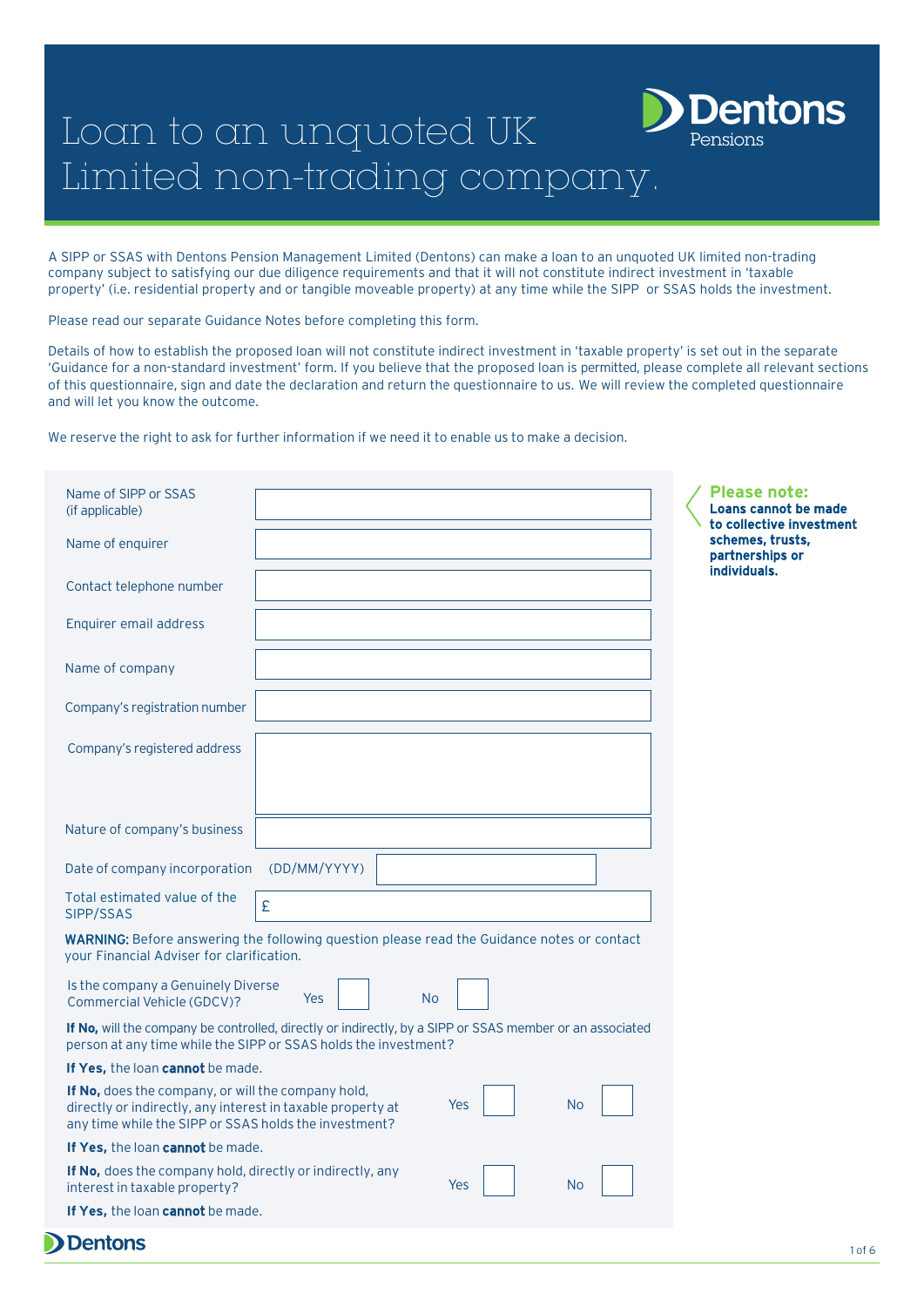It is important that Dentons is aware of the percentage holdings and position held within the borrowing company of any connected parties to the member. Please refer to the definitions of connected person in the Guidance notes.

If you are able to make the loan as outlined, please provide a FULL list of any connected parties and their relation to you below, including any proposed changes.

| <b>Please note:</b><br>If there is insufficient<br>space for FULL details,<br>please provide details on a<br>separate sheet and submit<br>with this document.<br>£<br>Amount to be loaned<br><b>Please note:</b><br>How will the loan be funded?<br><b>HMRC</b> expect it to be<br>prudent, secure and on a<br>commercial basis.<br>Reason for the loan<br>How did you become aware of this proposed investment?<br><b>Please note:</b><br>Will your loan be secured?<br>Secured on property<br>Unsecured*<br>If an unsecured loan, a<br>cashflow model from the<br>If secured, please complete the section below.<br>borrower must be<br>attached to this form.<br>First charge<br>Second charge<br>How will the loan be secured (if applicable)?<br>Type of property<br>Commercial<br>Residential<br><b>Please note:</b><br><b>Mixed</b><br>The loan must not exceed<br>(commercial and<br><b>Bare land</b><br>70% of the market value<br>residential)<br>of the security.<br>Other<br>If other please<br>provide details<br>Property address<br>Postcode<br>Current valuation of<br>£<br>the property<br>Details of solicitor who will<br>be producing appropriate<br>documentation e.g. legal<br>charge for security and<br>loan agreement | Name of connected<br>party, if any | Position of connected<br>party eg Director,<br>employee,<br>non-employee etc | Shareholding %,<br>if any | Relationship<br>with SIPP/SSAS<br>member |  |
|------------------------------------------------------------------------------------------------------------------------------------------------------------------------------------------------------------------------------------------------------------------------------------------------------------------------------------------------------------------------------------------------------------------------------------------------------------------------------------------------------------------------------------------------------------------------------------------------------------------------------------------------------------------------------------------------------------------------------------------------------------------------------------------------------------------------------------------------------------------------------------------------------------------------------------------------------------------------------------------------------------------------------------------------------------------------------------------------------------------------------------------------------------------------------------------------------------------------------------------------|------------------------------------|------------------------------------------------------------------------------|---------------------------|------------------------------------------|--|
|                                                                                                                                                                                                                                                                                                                                                                                                                                                                                                                                                                                                                                                                                                                                                                                                                                                                                                                                                                                                                                                                                                                                                                                                                                                |                                    |                                                                              |                           |                                          |  |
|                                                                                                                                                                                                                                                                                                                                                                                                                                                                                                                                                                                                                                                                                                                                                                                                                                                                                                                                                                                                                                                                                                                                                                                                                                                |                                    |                                                                              |                           |                                          |  |
|                                                                                                                                                                                                                                                                                                                                                                                                                                                                                                                                                                                                                                                                                                                                                                                                                                                                                                                                                                                                                                                                                                                                                                                                                                                |                                    |                                                                              |                           |                                          |  |
|                                                                                                                                                                                                                                                                                                                                                                                                                                                                                                                                                                                                                                                                                                                                                                                                                                                                                                                                                                                                                                                                                                                                                                                                                                                |                                    |                                                                              |                           |                                          |  |
|                                                                                                                                                                                                                                                                                                                                                                                                                                                                                                                                                                                                                                                                                                                                                                                                                                                                                                                                                                                                                                                                                                                                                                                                                                                |                                    |                                                                              |                           |                                          |  |
|                                                                                                                                                                                                                                                                                                                                                                                                                                                                                                                                                                                                                                                                                                                                                                                                                                                                                                                                                                                                                                                                                                                                                                                                                                                |                                    |                                                                              |                           |                                          |  |
|                                                                                                                                                                                                                                                                                                                                                                                                                                                                                                                                                                                                                                                                                                                                                                                                                                                                                                                                                                                                                                                                                                                                                                                                                                                |                                    |                                                                              |                           |                                          |  |
|                                                                                                                                                                                                                                                                                                                                                                                                                                                                                                                                                                                                                                                                                                                                                                                                                                                                                                                                                                                                                                                                                                                                                                                                                                                |                                    |                                                                              |                           |                                          |  |
|                                                                                                                                                                                                                                                                                                                                                                                                                                                                                                                                                                                                                                                                                                                                                                                                                                                                                                                                                                                                                                                                                                                                                                                                                                                |                                    |                                                                              |                           |                                          |  |
|                                                                                                                                                                                                                                                                                                                                                                                                                                                                                                                                                                                                                                                                                                                                                                                                                                                                                                                                                                                                                                                                                                                                                                                                                                                |                                    |                                                                              |                           |                                          |  |
|                                                                                                                                                                                                                                                                                                                                                                                                                                                                                                                                                                                                                                                                                                                                                                                                                                                                                                                                                                                                                                                                                                                                                                                                                                                |                                    |                                                                              |                           |                                          |  |
|                                                                                                                                                                                                                                                                                                                                                                                                                                                                                                                                                                                                                                                                                                                                                                                                                                                                                                                                                                                                                                                                                                                                                                                                                                                |                                    |                                                                              |                           |                                          |  |
|                                                                                                                                                                                                                                                                                                                                                                                                                                                                                                                                                                                                                                                                                                                                                                                                                                                                                                                                                                                                                                                                                                                                                                                                                                                |                                    |                                                                              |                           |                                          |  |
|                                                                                                                                                                                                                                                                                                                                                                                                                                                                                                                                                                                                                                                                                                                                                                                                                                                                                                                                                                                                                                                                                                                                                                                                                                                |                                    |                                                                              |                           |                                          |  |

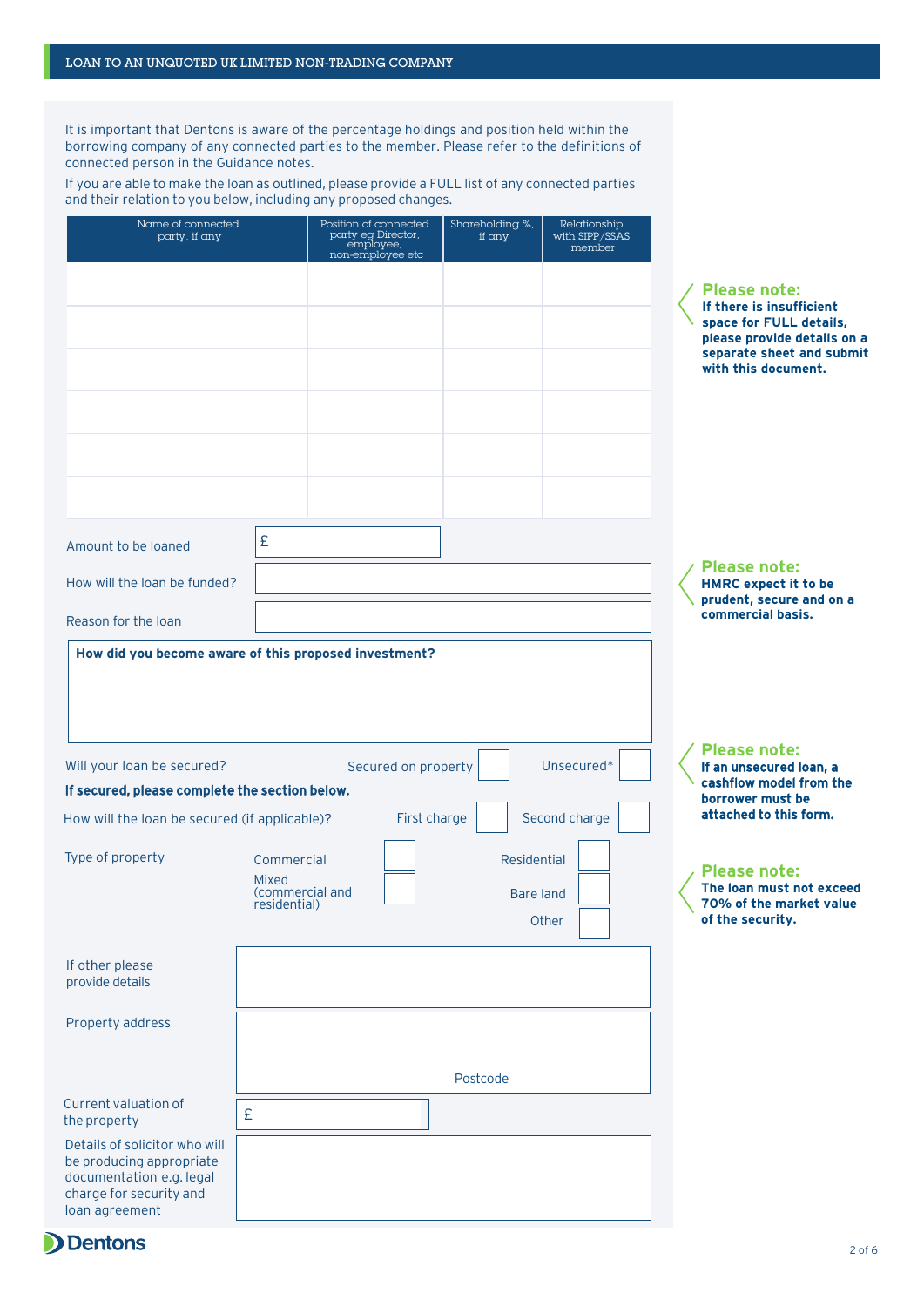**The main acceptable form of security is commercial property and must be secured by a first charge of at least the equivalent value of the loan plus interest. The asset used as security need not be owned by the borrower. Dentons' position is that security must take the form of land or property and we will review each transaction individually.**

If unsecured or secured but not a first charge, please provide copies of the company's accounts for the most recent three consecutive years and a copy of the most recent management accounts.

| *If unsecured, will the company directors provide<br>quarantees against the value of the loan?<br>*If unsecured, we require a cashflow model from the borrower to show how the loan will be repaid.<br>What is the loan to value? |              | Yes<br>$\frac{0}{0}$ | <b>No</b>     |
|-----------------------------------------------------------------------------------------------------------------------------------------------------------------------------------------------------------------------------------|--------------|----------------------|---------------|
|                                                                                                                                                                                                                                   |              |                      |               |
| Term of Ioan                                                                                                                                                                                                                      |              |                      |               |
| Interest rate                                                                                                                                                                                                                     | <b>Fixed</b> | Variable             | $\frac{0}{0}$ |
| Capital and interest repayment terms                                                                                                                                                                                              |              |                      |               |
|                                                                                                                                                                                                                                   | Quarterly    | Monthly              |               |
| Are you receiving advice for this investment from an FCA regulated financial adviser?                                                                                                                                             |              |                      |               |
|                                                                                                                                                                                                                                   | Yes          | <b>No</b>            |               |

#### **Please note: If unsecured or secured but not on a first charge, please provide the documentation as stated.**

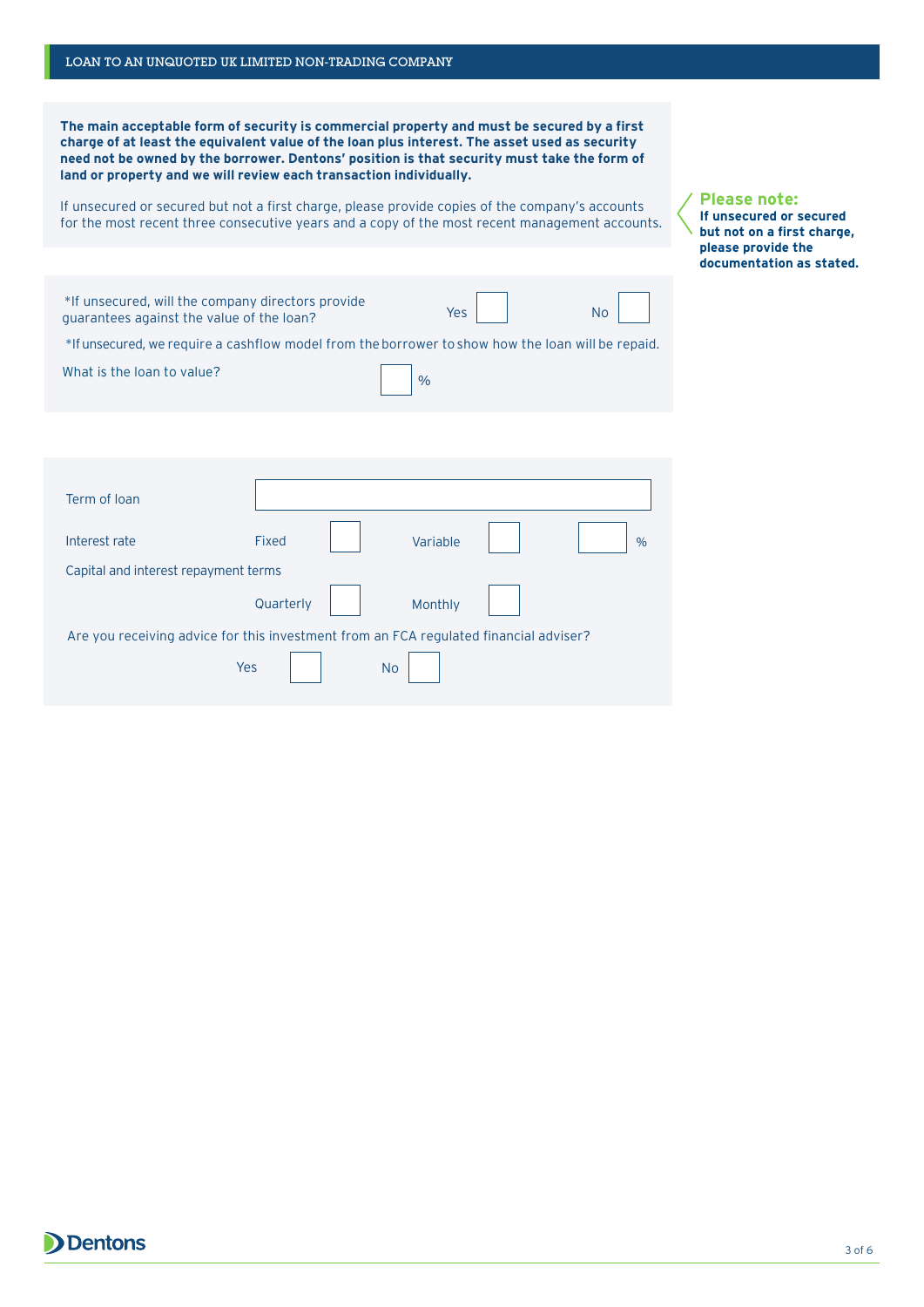Risk warning: this section must be completed

If you do not already have a SIPP or SSAS with us, how did you hear about the Dentons SIPP/SSAS?

Why do you think the investment is a good investment for your pension scheme?

What are the reasons/objectives for the investment to be made?

## **Declaration**

**Dentons** 

|   | Do you understand the full nature of the investments you are<br>entering into?                                                                                                             | Yes | <b>No</b> |
|---|--------------------------------------------------------------------------------------------------------------------------------------------------------------------------------------------|-----|-----------|
| S | Are you comfortable with the potentially high level of risk<br>associated with this investment?                                                                                            | Yes | <b>No</b> |
| ⋟ | Have you read in full, understood and agreed the terms of all the<br>relevant documentation published by the promoter, provider,<br>broker or adviser (as appropriate)?                    | Yes | <b>No</b> |
|   | Do you realise that you may get back less than the amount you<br>have invested, or if the investment fails, you may get back nothing<br>at all?                                            | Yes | <b>No</b> |
|   | Do you have sufficient capacity for loss in the event of<br>catastrophic failure of this investment?                                                                                       | Yes | <b>No</b> |
| > | Are you in a position of being able to accept this risk?                                                                                                                                   | Yes | <b>No</b> |
| S | Do you understand that the investment, or the organisation<br>offering the investment, may not be authorised or regulated by<br>the Financial Conduct Authority (FCA), the UK's regulator? | Yes | <b>No</b> |
|   | Do you undestand if this is the case, you may not be able to<br>complain to the Financial Ombudsman Service or Pensions<br>Ombudsman?                                                      | Yes | <b>No</b> |
|   | Do you understand that if the investment is not authorised or<br>regulated by the FCA, you may not be able to be protected by the<br><b>Financial Services Compensation Scheme?</b>        | Yes | <b>No</b> |
| > | Do you understand the level and nature of the charges payable in<br>relation to the holding and future sale of this investment?                                                            | Yes | <b>No</b> |
|   | Do you understand that this may be an 'illiquid' investment and<br>that it may not be possible to encash it in a timely manner?                                                            | Yes | <b>No</b> |
| ⋟ | Do you understand that there may not be a secondary market for<br>this investment and therefore it may not be possible to sell this?                                                       | Yes | <b>No</b> |
|   |                                                                                                                                                                                            |     |           |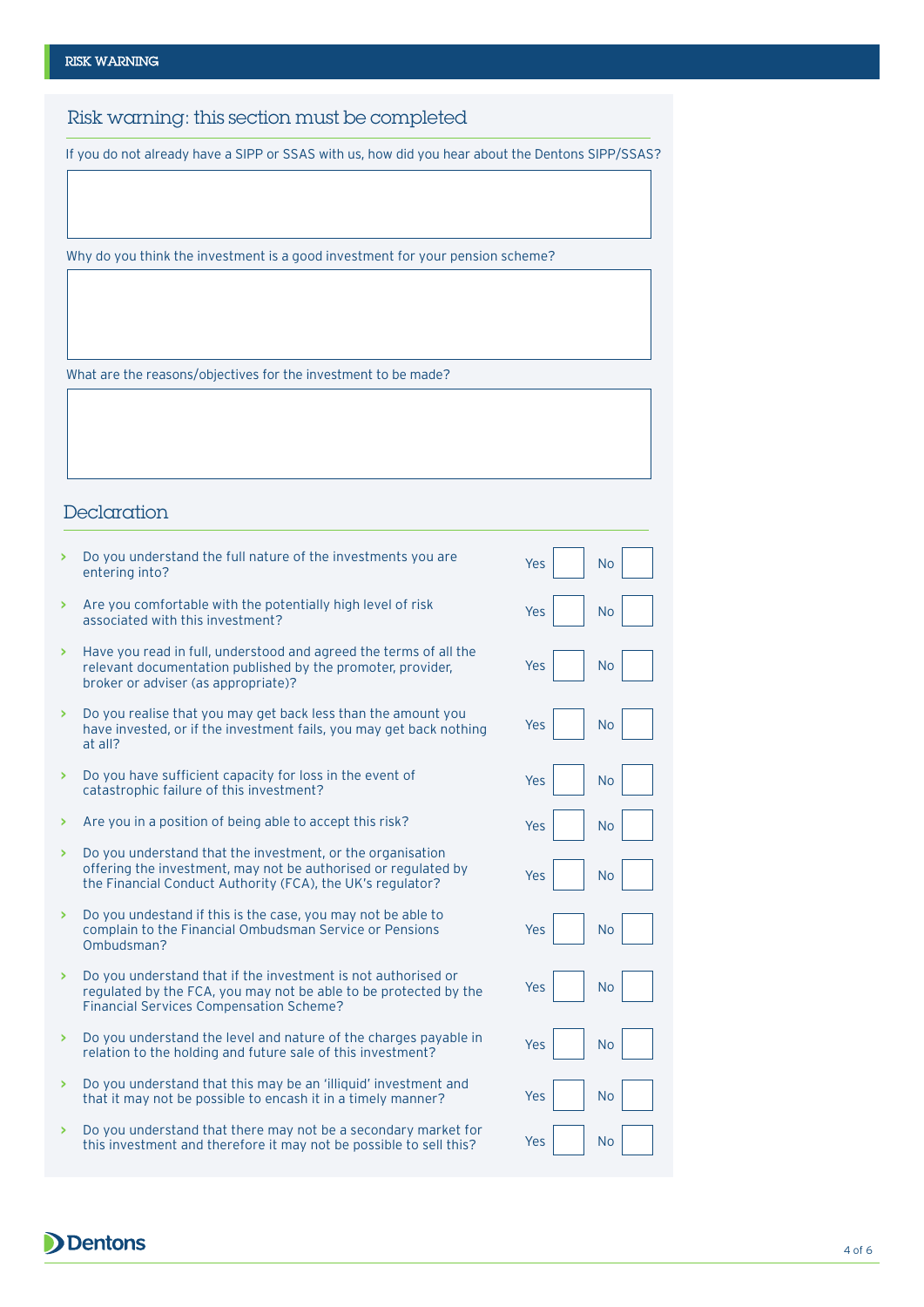### **DECLARATION**

## Declaration (continued)

- **>** Do you understand it may also be difficult for Dentons to obtain a valuation for reporting or pension benefit calculation purposes and we may be forced to value the investment as 'nil'?
- **>** Do you understand that this investment could result in significant delays or restrictions in paying pension benefits or, in the event of your death, death benefits to your beneficiaries?
- **>** Do you understand that the marketing material may claim to provide high rates of return on your investment, but there is no guarantee of this?
- **>** I have provided all relevant information and to the best of my knowledge it is true and correct.
- **>** I have read in full, understood and agree the terms of all documentation published by the promoter, provider, broker or adviser (as appropriate) that is relevant to the proposed investment and taken such advice (if any) as I believe appropriate to my circumstances.
- **>** I confirm that neither Dentons nor any subsidiary company has given me any investment advice or other advice or exercised its judgment on the merits, suitability or otherwise of the proposed investment(s).
- **>** I acknowledge that Dentons has recommended that I take financial advice before undertaking the proposed investment and, if I do not, that making the investment is entirely at my own risk.
- **>** I understand that Dentons has the discretion to restrict the amount that can be invested or not to proceed with the investment at all and shall have no liability if it exercises this discretion.
- **>** I shall be held responsible for all or any cost, loss, expense, tax (or other) charge or liability, made, incurred or suffered by me personally or by my SIPP or SSAS (as the case may be) as a result of making the investment(s) and I hereby undertake to indemnify and keep indemnified Dentons and any of its subsidiary companies from and against any such cost, loss, expense, tax (or other) charge or liability, made, incurred or suffered by it or them (including any associated legal or other fees and costs incurred by them) as a result of the investment(s) being made.
- **>** I understand that any property offered as security for a loan will be subject to individual acceptance by Dentons.
- **>** While the investment is held, I confirm that I will obtain and provide you with a copy of a current market valuation at any date whenever it is required to enable Dentons to carry out its duties as scheme administrator of my SIPP or SSAS. For example, when I wish to make future investments in unquoted companies or collective investment schemes or when it needs to calculate the level of retirement benefits I can receive.
- **>** I am aware that if a loan is made to a connected person or the proposed investment at any time constitutes indirect investment in taxable property, there will be one or more of the following tax charges:
	- An unauthorised member payment tax charge of 40% of the amount of the unauthorised payment – for which the member(s) is/are personally liable
	- If the unauthorised member payment, together with any other unauthorised member payments in a 12 month period, is 25% or more of the SIPP or SSAS fund value, an unauthorised member payment tax surcharge of 15% of the amount of the unauthorised payment – for which the member is personally liable
	- A scheme sanction charge of between 15% and 40% depending on how much of the unauthorised member payment tax charge is paid – for which the SIPP or SSAS is liable (via the scheme administrator).



| Yes | <b>No</b> |
|-----|-----------|
| Yes | No        |
| Yes | <b>No</b> |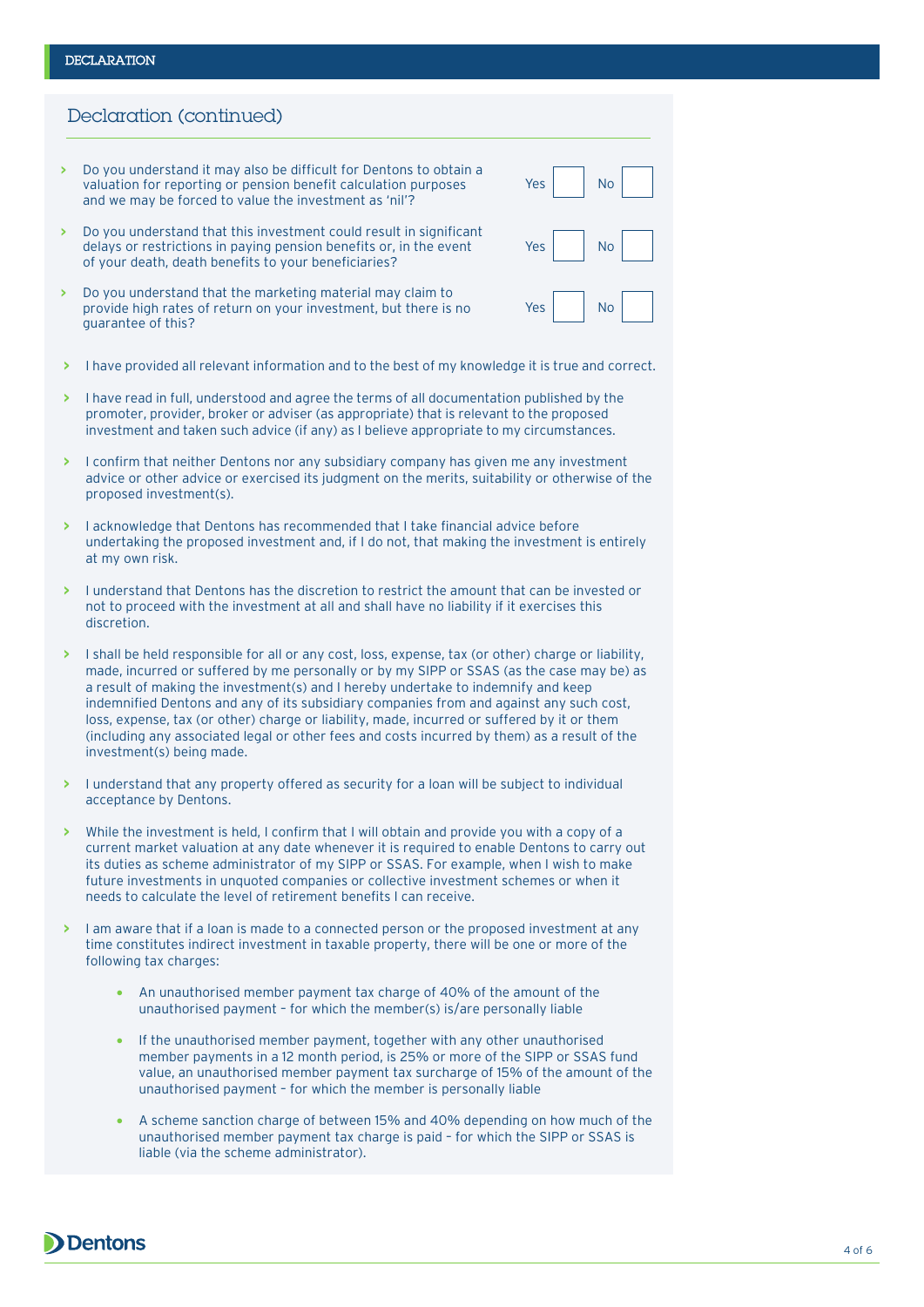# Declaration (continued)

- **>** I confirm that I understand the risks associated with making this investment and that although higher risk could mean higher returns, there is no guarantee of this and I may get back less than I invested.
- **>** I understand that these investments may not be easily sold and that this could affect my ability to take pension benefits from my SIPP or SSAS or, in the event of my death, to pay death benefits to my beneficiaries.

For a SIPP, please sign as the Member/Prospective Member below and for SSAS, all trustees must sign on the next page.

I confirm that all the details provided on this form are, to the best of my knowledge and belief, true and complete.

| <b>Member/Prospective</b><br><b>Member Signature</b> |  |
|------------------------------------------------------|--|
| Name (in capitals)                                   |  |
| Date (DD/MM/YYYY)                                    |  |

If a financial adviser has been involved in giving advice for the stated investment, they must provide their details and sign below.

## Financial Adviser

I confirm that I have provided advice on the investment stated and that all the details provided on this form and other accompanying documents, where appropriate, are, to the best of my knowledge and belief, true and complete.

 $\mathsf{r}$ 

| <b>Adviser signature</b>                    |  |
|---------------------------------------------|--|
| Name of adviser                             |  |
| <b>Name of Adviser firm</b>                 |  |
| <b>Firm's FCA Reference</b><br>number (FRN) |  |
| Date (DD/MM/YYYY)                           |  |

# **Please note:**

**If the investment is acceptable but the Member has not signed this form, their signature will be required before the investment can be held.**